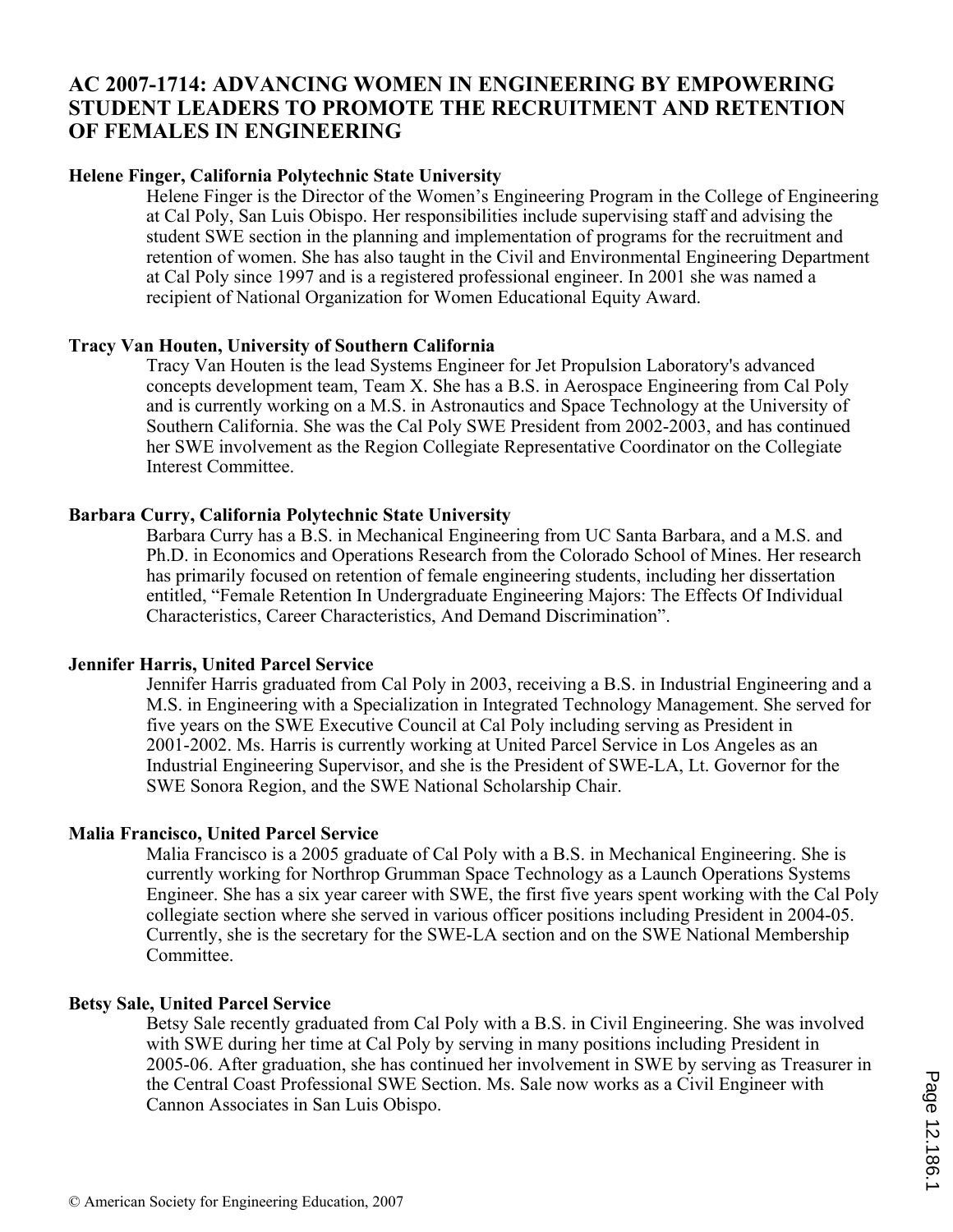# **Advancing Women in Engineering by Empowering Student Leaders to Promote the Recruitment and Retention of Females in Engineering**

#### **Abstract**

Cal Poly San Luis Obispo's College of Engineering created a model for empowering women to excel by establishing the Society of Women Engineers student section as the implementing organization for women in engineering recruitment and retention activities. A Women's Engineering Program Director, who is supported by the Dean, provides strategic guidance to the approximately 45 SWE officers who oversee the development and completion of programming to encourage women to aspire, advance and achieve in engineering.

The outcome is an outstanding record of accomplishments that has continued to gain momentum through the years. Cal Poly SWE continues to improve upon prior successes and to expand efforts as the largest and most well-recognized professional organization on the Cal Poly campus and the largest and Most Outstanding Student Section in the nation for the last four years.

Studies of retention of Cal Poly female engineering students and alumnae have demonstrated the strength of this model. Cal Poly female engineering students are retained both at a higher rate than the national average and at a higher rate than male students on campus. This vitality of Cal Poly female engineering students and alumnae is derived mutually from the myriad of support activities that are being offered to attract and keep those students in the engineering pipeline and the empowerment of having students design and manage the events themselves. Further feeding this positive cycle is enhanced industry support, originating from the recognized value of interpersonal, managerial and leadership skills developed as a result of this organization.

Through the years, Cal Poly SWE has planned, implemented and improved their officer structure, programming and member recruitment activities in promotion of their mission. The best practices gleaned from the experiences of this flourishing section are discussed in this paper with the hope that they can be applied at other institutions to further inspire the next generation of engineers.

### **Introduction**

As in the words of Shirley Ann Jackson, president of Rensselaer Polytechnic Institute, "there is a quiet crisis in U.S. science and technology that we have to wake up to." The crisis that she is referring to is our nation's shrinking pool of scientists and engineers.<sup>1</sup> One of the four main recommendations cited in the report to congress dealing with this issue, *Rising Above the*  Gathering Storm, Energizing and Employing America for a Brighter Economic Future,<sup>2</sup> involves a call to "develop, recruit, and retain the best and brightest students, scientists, and engineers". Unfortunately, one half of the best and brightest of our population are scarcely contributing to our engineering ranks, and their percentages of participation are declining.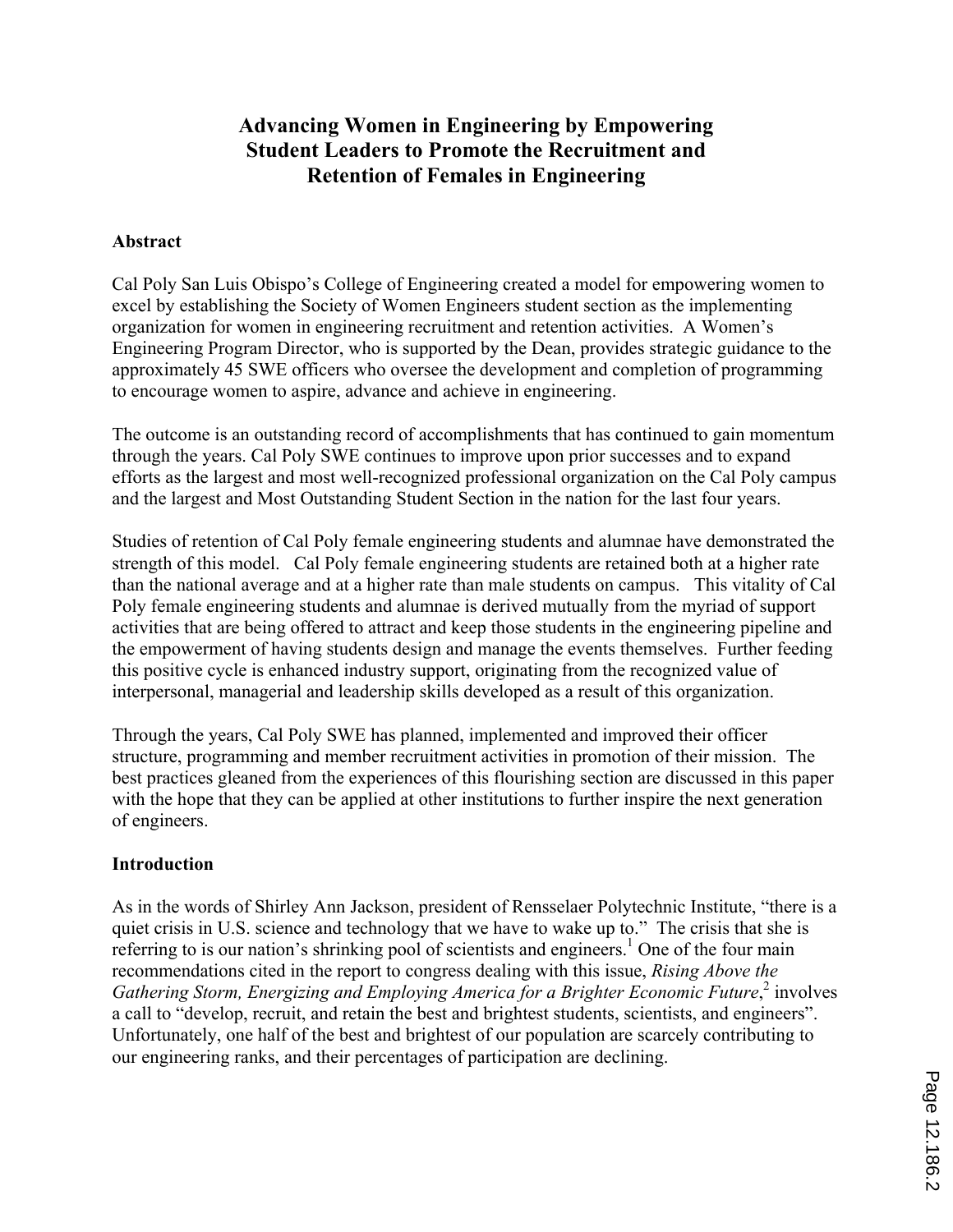Female engineering students currently comprise 17.5% of undergraduate enrollment in engineering while six years ago this percentage was 19.8%.<sup>3</sup> Numerous studies have researched both the recruitment and retention components of this issue. One of the most recent retention studies has found that a vital factor in retaining undergraduate women in engineering majors is their use of support activities and resources.<sup>4</sup>

Based on this philosophy, Cal Poly San Luis Obispo's College of Engineering developed a model for empowering women to excel by establishing the Society of Women Engineers (SWE) student section as the implementing organization for women in engineering recruitment and retention activities. A Women's Engineering Program (WEP) Director, who is supported by the Dean and an Industry Advisory Board, provide strategic guidance to the approximately 35 SWE officers who oversee the development and completion of programming to encourage women to aspire, advance and achieve in engineering. The successful practices utilized in this organization are discussed in this paper with the hope that they can be applied at other institutions to further inspire the next generation of engineers.

### **Organizational Model**

In 1987, the newly appointed Dean of the College of Engineering, Dr. Peter Lee, resolved to address the dearth of female students graduating in engineering. Having limited funding to make advances in this area, the Dean decided to create a Women's Engineering Program Director position in conjunction with student leaders to drive the change. Through the years, the organizational structure has been evaluated and modified resulting in the current configuration.

### Society of Women Engineers

The majority of staffing for planning and implementing activities to increase enrollment and graduation rates of female engineers comes from student volunteers via the Cal Poly SWE Section. The mission of this organization is to recruit and retain women engineering students. A variety of events are hosted to encourage women to pursue engineering including numerous outreach events. Similarly, once women make the choice to study engineering, Cal Poly SWE offers opportunities for academic support, professional networking, and social interaction. This campus club has evolved to consist of a President who oversees an Executive Board which includes five Vice Presidents, a Secretary, and a Treasurer and over 400 members (see Figure 1).

Based on managerial models in industry, leadership cores were developed so that vice presidents supervised seven officers or less; with core areas being selected based on the Society's strategic plan and the Section's mission and vision. Each Vice President is responsible for the officers and activities in their core. This includes running bi-weekly core group meetings and insuring that all duties within her core are completed, either by motivating others to complete them or by doing them herself if required. Officer positions are filled utilizing a combination of election and appointment processes depending on the position. The majority of SWE officer positions are elected during the spring election meeting, where all SWE members are eligible to vote. For appointed positions, (identified in the position descriptions discussed later), interviews are conducted by the President and corresponding Vice President after officer elections have been held.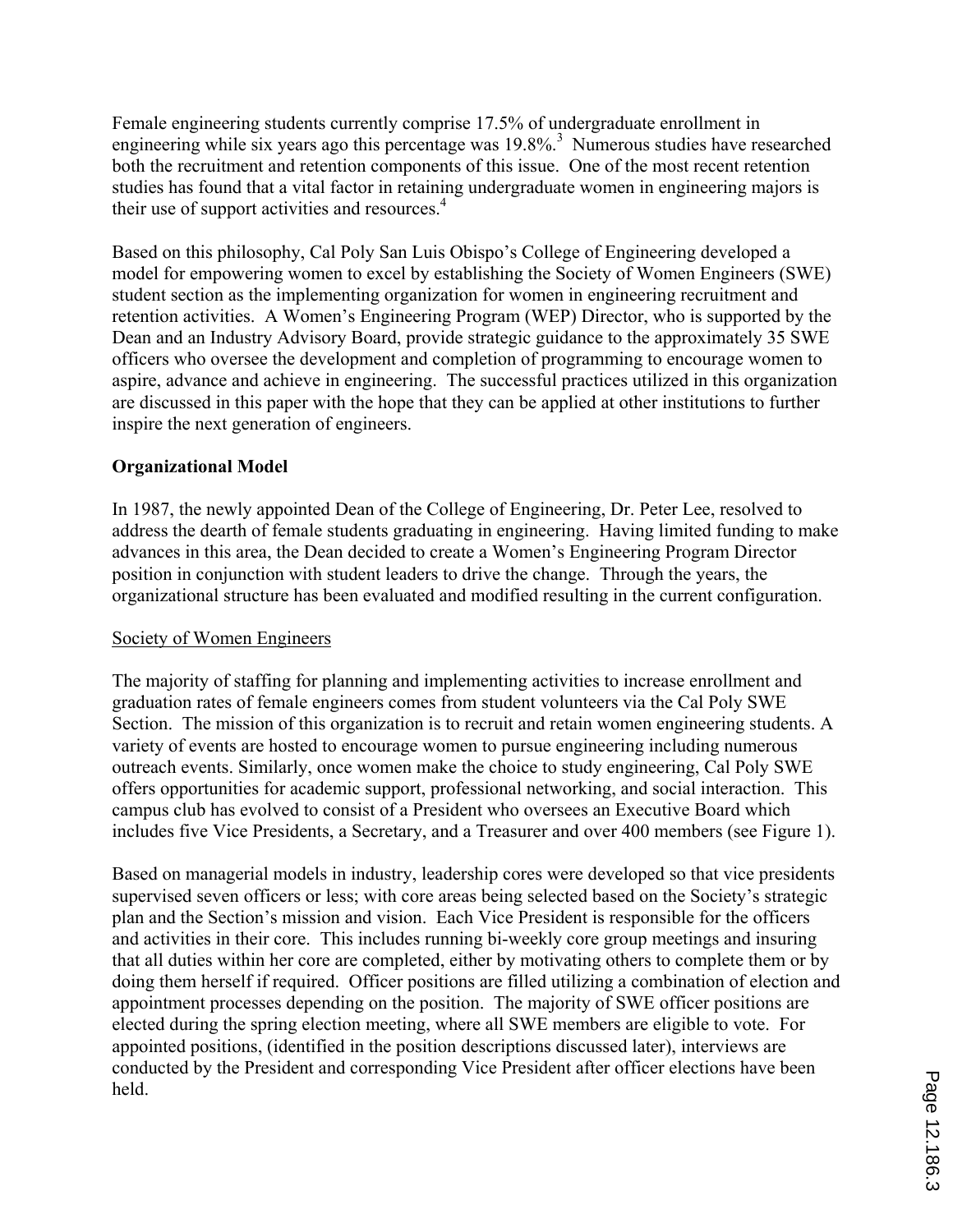

Figure 1 Cal Poly SWE Organizational Chart

### *Public Relations Core*

The Public Relations Core was established to expand the awareness of the engineering profession and of SWE/WEP activities. Along these lines, the Vice President of Public Relations is the point of contact for marketing engineering and SWE/WEP activities to the general public and to the university community. She is responsible for writing press releases for activities and awards, composing and distributing weekly e-mails to a member list, creating a membership brochure in the summer, and overseeing the following officers: Internal Marketing Director, Publications Director, Membership Director, Alumni Director, and Network Director.

The Internal Marketing Director designs and distributes all advertising materials including creating and posting bi-weekly meeting flyers, placing advertisements in the campus newspaper, and other advertising techniques.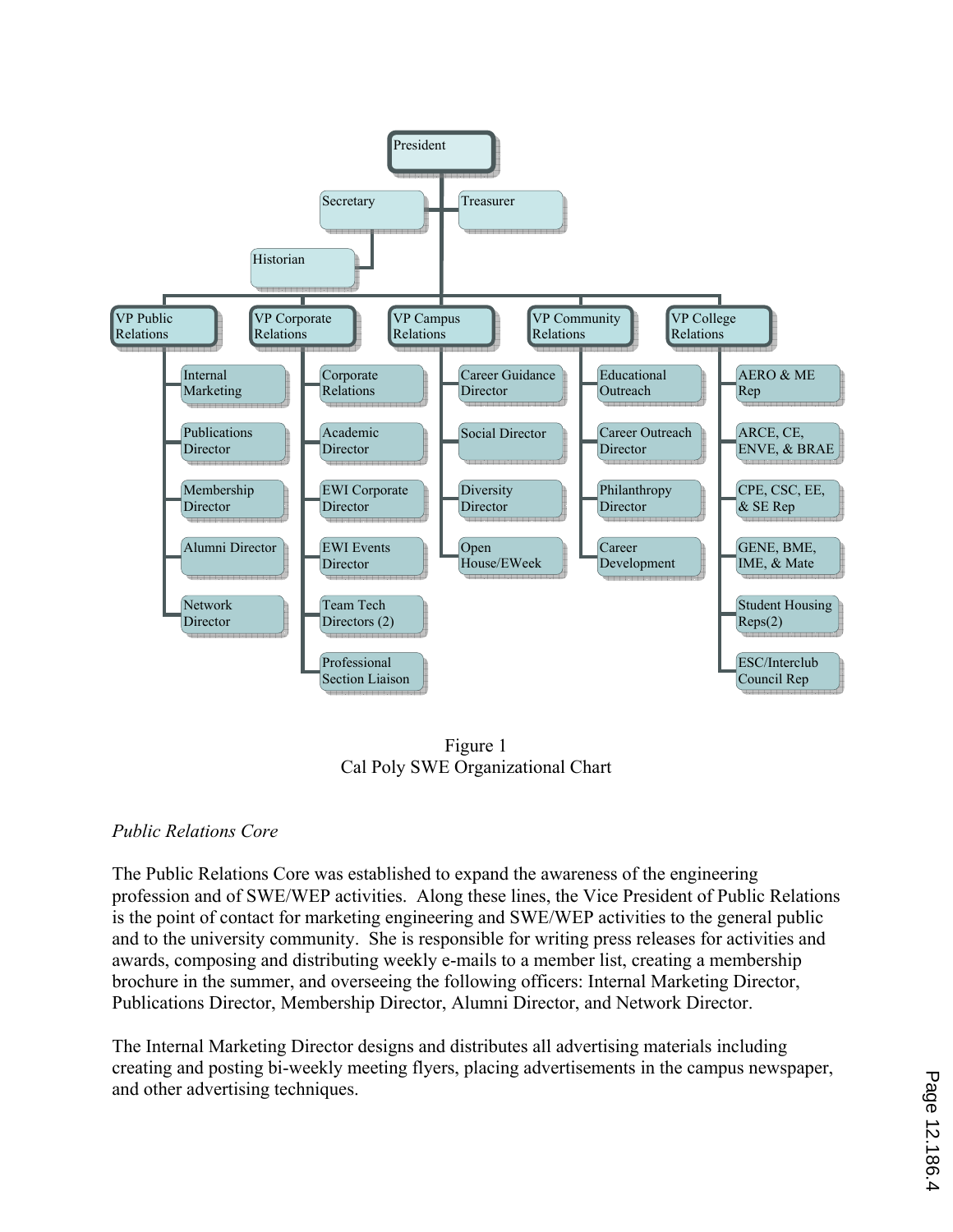The Publications Director designs, organizes, and distributes three student newsletters (August, December and March) that are sent to all female engineering students on campus, creates SWE bulletins for each general meeting, maintains the SWE bulletin boards on campus, and contributes to regional and national publications on behalf of Cal Poly SWE.

The Membership Director is responsible for organizing membership sign-ups at each meeting, providing members' e-mail addresses to the Network Director, providing membership lists to officers from national and local database, creating and distributing membership cards, and organizing all member recruitment efforts (information booths around campus, arranging SWE officers to speak at engineering intro. classes, etc.).

The Alumni Director maintains and updates the alumni database, plans alumni events, and assists with upgrading student members at the end of the year.

The Network Director updates and maintains the email aliases and updates and maintains the SWE webpage.

### *Corporate Relations Core*

The purpose of the Corporate Relations core is to develop and maintain industry networks. These relationships provide mentors and funding for all of the activities throughout the year. The Vice President of Corporate Relations is the primary contact for all communications with industry representatives. She supervises the officers that interact with corporate supporters, this group includes: Corporate Relations Director, Academic Director, Evening With Industry Directors, Team Tech Directors, and Professional Section Liaison.

The Corporate Relations Director position requires an application and interview. Responsibilities include arranging corporate speakers for all general meetings, contacting industry representatives to solicit general funds and sponsorship for SWE activities, maintaining the Corporate Database in Access (including obtaining current business cards from companies at career fairs), writing thank you notes to companies who support SWE, and compiling and transmitting the corporate brochure to all companies in the database during the summer.

The Academic Director contacts companies and individuals that are interested in sponsoring a SWE scholarship, creates and distributes scholarship applications to SWE members, oversees the selection of scholarship recipients, solicits nominations, selects, and distributes quarterly the "Most Active SWE Member" scholarship, solicits nominations and selects the "Most Supportive Professor" Award, maintains the test bank, and organizes study groups and peer tutoring for members.

There are two Evening with Industry (EWI) Director positions, the Events EWI Director and the Corporate EWI Director. Both positions also require applications and interviews. The Corporate EWI Director organizes events associated with the EWI banquet, including facilities and speaker, interviews, selects, and oversees committee heads, and runs committee meetings, mails invitations to faculty and Outstanding Women in Engineering nominees, obtains funding from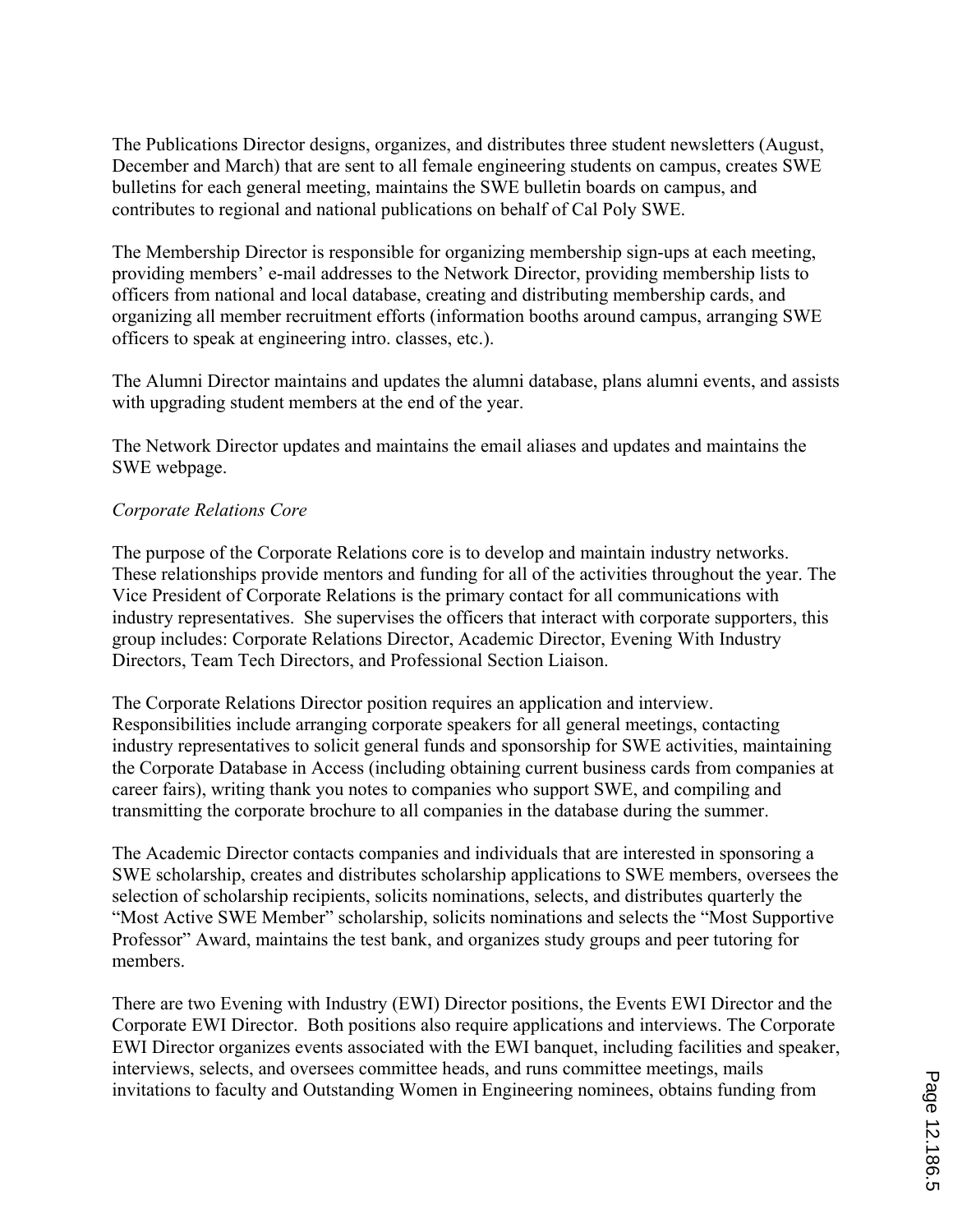Associated Student Inc. co-sponsorship and the Dean, and maintains the budget for all expenses. The Corporate EWI Director contacts companies to sponsor tables at EWI and organizes the EWI sign-up meeting and company sign-up binder for students.

There are also usually two Team Tech Directors who are also selected via an application and interview process. They are responsible for finding a corporate partner, selecting the project and student team members, managing the scope, schedule and budget of a year long, multidisciplinary project and presenting the project at the SWE National Conference

The last position in this core is the Professional Section Liaison. She is the contact between the SWE student section and the SWE Central Coast Professional Section. She organizes professional/student events and works with the professional section to organize events to reach out to the community to educate them about engineering possibilities/disciplines.

#### *Campus Relations Core*

The Campus Relations Core's mission is to broaden students' horizons, "to stimulate individual growth and to encourage interaction among diverse groups so that we can leverage the values and experiences that each offers". This mission comes directly from the SWE national strategic plan which further calls "to embrace and promote the value and power of diversity." To connect students to the wider university community, the Vice President of Campus Relations supervises the Career Guidance Director, the Social Director, the Diversity Director and the Open House/Engineers Week (EWeek) Director.

The Career Guidance Director position was created to increase the diversity of the engineering population on campus by producing and extensively distributing print and audio/visual publications that define a new image of engineering.

The Social Director plans events that allow our officers, members and others throughout the university community to form and strengthen bonds with a diverse community. As shown in the Women's Experiences in College Engineering (WECE) study, connection to a community is a significant factor in the retention of female engineering students: "Our findings strongly indicate that participation in support activities is vital to many women undergraduates, who need to feel they are part of a larger community in engineering."

The Diversity Director is the liaison between SWE and the other minority in engineering clubs (SHPE, AISES, SBES). She is a participating member of these clubs and organizes cross-club diversity events (socials, outreach activities, etc.), and she plans events surrounding the history months (Women's History, Black History, Hispanic Heritage, etc.) including making and displaying multicultural exhibits for meetings.

Every spring, like many universities, Cal Poly hosts an Open House event to showcase the campus to prospective students and the community. This is an opportunity to leverage the efforts of the university in bringing 35,000 people on campus to introduce current as well as future students of all ages to engineering. The SWE Open House/EWeek Director is responsible for organizing both a booth with hands on activities and SWE's Passport to Engineering Program.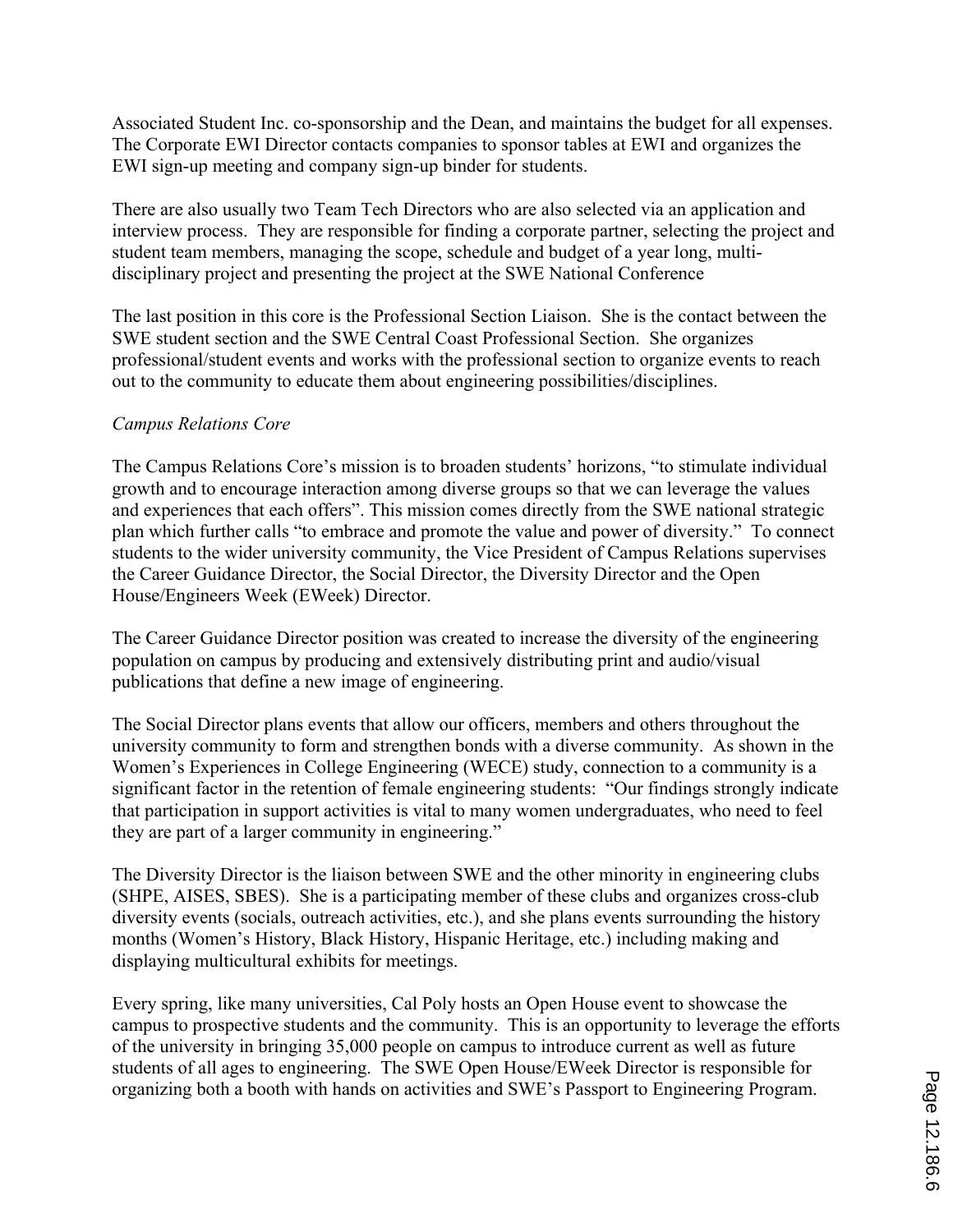The passport program involves visiting engineering clubs and departments who have booths and/or lab displays to answer questions and collect a stamp. Completed passports are verified at the SWE booth then rewarded with a prize.

During the third week in February, universities throughout the world celebrate Engineers Week (EWeek) with numerous activities. Since Open House is not until mid April, it has been found that spearheading SWE's participation can be handled by the same officer who is in charge of Open House. She works closely with the Engineering Student Council and the SWE Engineering Outreach Director to assist in planning EWeek activities, as well as promoting SWE's participation throughout the week.

#### *Community Relations Core*

The charge of the Community Relations Core is to recruit a diverse population to engineering by offering outreach activities to K-12 students, parents and counselors. This significant component of WEP/SWE mission is accomplished by the Education Outreach Director, the Career Outreach Director and the Philanthropy Director under the direction of the Vice President of Community Relations.

The Educational Outreach Director position, which also requires an application and interview, is responsible for sharing engineering with the K-8 community. The three main events organized by this officer have been spread out so that there is one per quarter and the Director is encouraged to select committee heads and develop committees for each event. In the fall, 100+  $6<sup>th</sup>-8<sup>th</sup>$  grade students are brought on campus for a day long, lab based engineering workshop. The Educational Outreach Director, in conjunction with her committee, manages all details for this event, including obtaining faculty and other engineering club support to staff the labs, and adherence to the project schedule and budget.

For EWeek, with the help of her committee, the Educational Outreach Director organizes handson introduction to engineering visits to  $4<sup>th</sup>$  grade classrooms throughout the area. This involves selecting an engineering experiment for the children to conduct, procuring the material, coordinating with  $4<sup>th</sup>$  grade teachers and training the presenters.

During spring quarter, the Educational Outreach Director oversees the Girl Scout engineering day committee in implementing this annual daylong workshop where Girl Scouts earn their engineering patch.

The Career Outreach Director, who is selected via an application and interview process, coordinates activities to encourage high school students to consider studying engineering. In addition to participating at career fairs and visiting classrooms, the Career Outreach Director organizes bi-annual high school shadow programs. Based on past successes and student input, this event has evolved to include an engineering focused campus tour, lunch with the Dean, attending classes with a SWE member and spending the night in the engineering dorm with a first or second year student. Based on post-event surveys, this event has not only been very successful at recruiting women to engineering, but also at retaining current engineering students.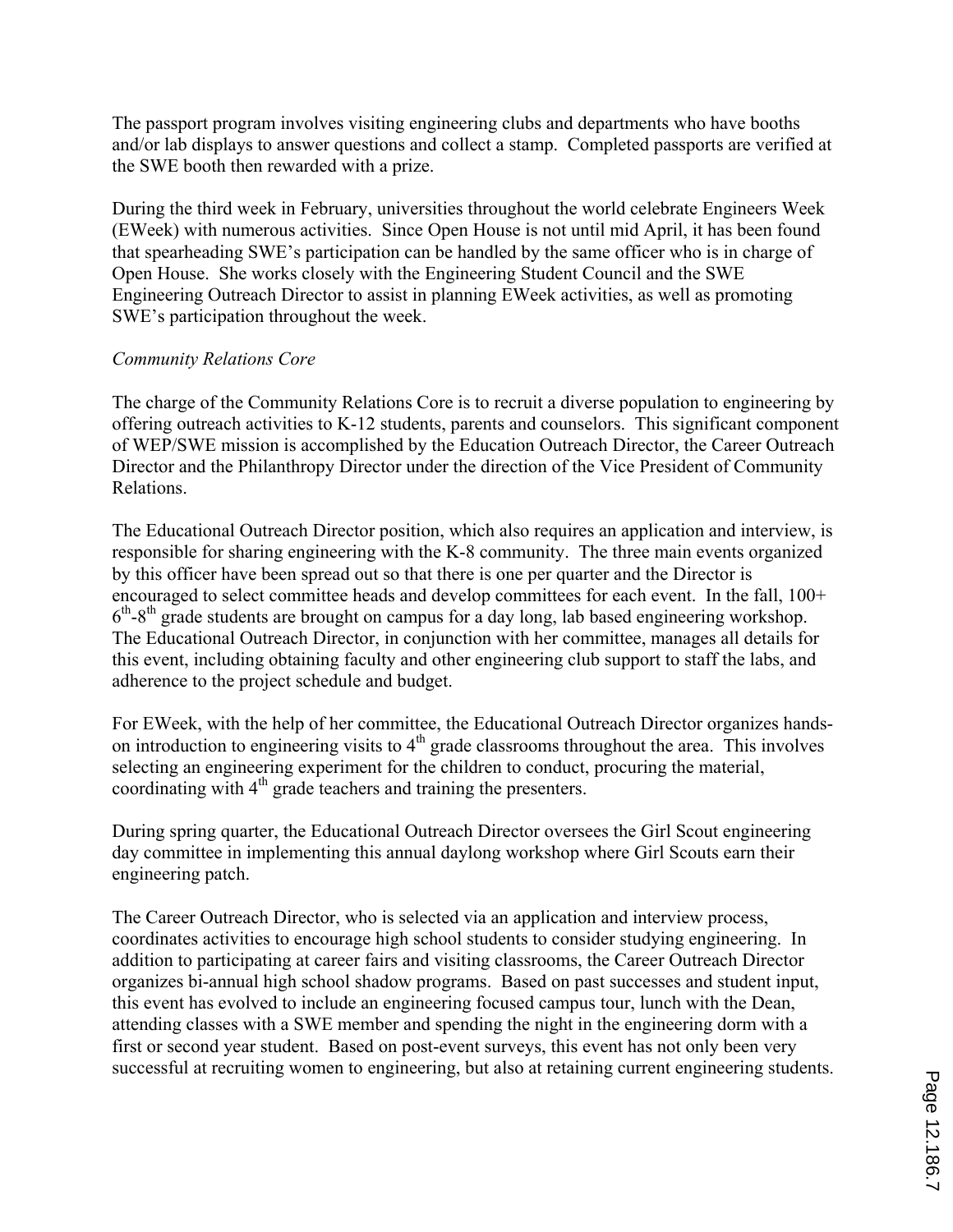Finally, the Career Development Director is tasked with advancing the professional and personal development and career opportunities of SWE members. She compiles and distributes the resume book and on-line resume site, informs members of company info sessions and Career Center activities, provides professional and personal development workshops, compiles and distributes the resume book/resume on-line, and makes business cards for members/officers.

#### *College Relations Core*

The College Relations core provides the essential linkages to the College of Engineering faculty, students and administrators. The Vice President of College Relations directs the representatives from: each major (called Major Chairs), the Residence Hall and the Engineering Student Council, in communicating with their constituencies. She is responsible for interviewing, selecting, and supervising the Major Chairs (MCs), assisting with coordinating activities (industry tours, member/faculty socials, etc.), and working with the engineering residence hall administrators in developing programming to promote female student success.

The Major Chairs are the liaison between SWE and major related industry, faculty, and students. The fifteen majors offered on campus have been grouped into four industry related MC positions: Aerospace and Mechanical Engineering; Architectural Engineering, Civil Engineering, Bioresource and Agricultural Engineering, and Environmental Engineering; Computer Engineering, Computer Science, Electrical Engineering, and Software Engineering; General, Biomedical, Industrial, Manufacturing, and Materials Engineering. Each MC is responsible for organizing industry tours for their majors, communicating SWE opportunities (events, scholarships, etc.) and encouraging students from each major to join and participate in SWE.

There is both a Resident Advisor from the engineering residence hall and a freshman resident who serve as SWE officers and representatives on their hall council. They inform their respective organizations' officers and members of SWE events, and inform SWE officers and members of respective organizations' events. They also help plan and implement residence hall programming directed at retaining female engineering students.

#### Women's Engineering Program

The Women's Engineering Program staff consists of one engineering faculty member who is funded by the Dean for 50% release time to direct the program, and a student assistant, also funded by the Dean, who works 10 hours per week assisting mainly with administrative tasks involving the WEP Industry Advisory Board (IAB). Other than office space, all funding for WEP is derived from corporate sponsorship. The WEP Director reports directly to the Dean and provides strategic guidance and oversight to the SWE section who implements almost all recruitment and retention efforts. In addition the WEP Director compiles statistics on women in engineering, serves on the College of Engineering Council, facilitates IAB meetings, and manages the Outstanding Women in Engineering award program.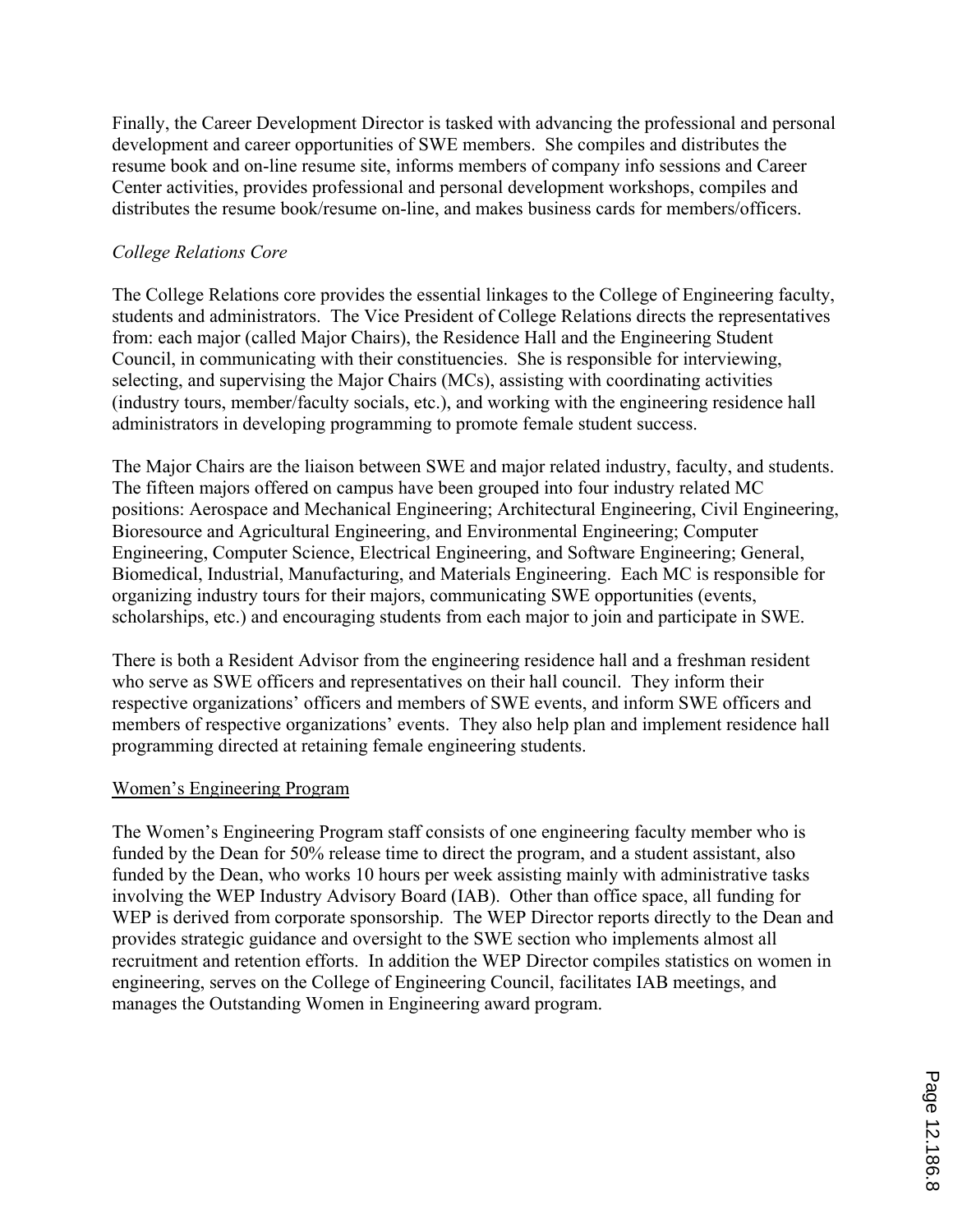#### Industry Advisory Board

The mission of the Industry Advisory Board (IAB) is to assist the WEP to increase and retain the number of women pursuing technical degrees and to help prepare them for successful technical careers. The IAB objectives are 1) to serve as a communication link between the WEP and industry, 2) to support the WEP in obtaining public and private funding for its programs and 3) to assist the WEP in developing and implementing its goals. The IAB consists of approximately 20 individuals having diverse backgrounds and a wide range of technical and professional interests. Members are from industry, consulting, and government agencies and hold positions ranging from Vice President to individual contributor. The regularly scheduled general meetings of the IAB are in the Fall and Spring of each year with committees meeting as needed throughout the year.

### **Strategic Principles**

### Leadership Development

Due to the size of the Cal Poly SWE section both in member numbers and in activities held annually; organization of the activities and the members is critical. One of the main tools for this organization is developing strong leaders within the section. The officer team and executive board gives the students a great opportunity to learn and practice extensive leadership skills that they then carry with them into the rest of the campus and later into the work place.

The entire officer team is given training at the three officer retreats during the year. The training is not limited to information about SWE and the section, but also includes leadership training and team building activities. Being a part of the officer team teaches members to have responsibilities outside of academics, to interact on a one to one basis with other members of the section and to manage their time and activities.

Another integral part of the officer retreats is strategic planning for the upcoming year of activities and the general goals of the section for the year. Teaching these leaders of the organization strategic planning not only benefits the section to have a well organized set of activities, but also gives the officers strategic planning skills that are not learned in quarter long classes.

The executive board is an especially integral part of the officer team, comprised of the president, five vice presidents, secretary, treasurer and section advisors. The vice president position offers leadership experience beyond that of typical officer positions, in that the vice presidents have responsibility for four to seven officers of similar areas of interest (i.e. corporate, outreach, publicity). Some of the vice president responsibilities include ensuring their officers are informed of upcoming activities and events in the section, accepting responsibility for the activities planned by their officers and providing critical distribution of responsibility so the president is not overwhelmed during the course of the year. The officer team and executive board are shown in the organizational chart in Figure 1.

Succession planning is a crucial part of the leadership development of the members and critical to the future success of the section. The first step in succession planning is bringing in younger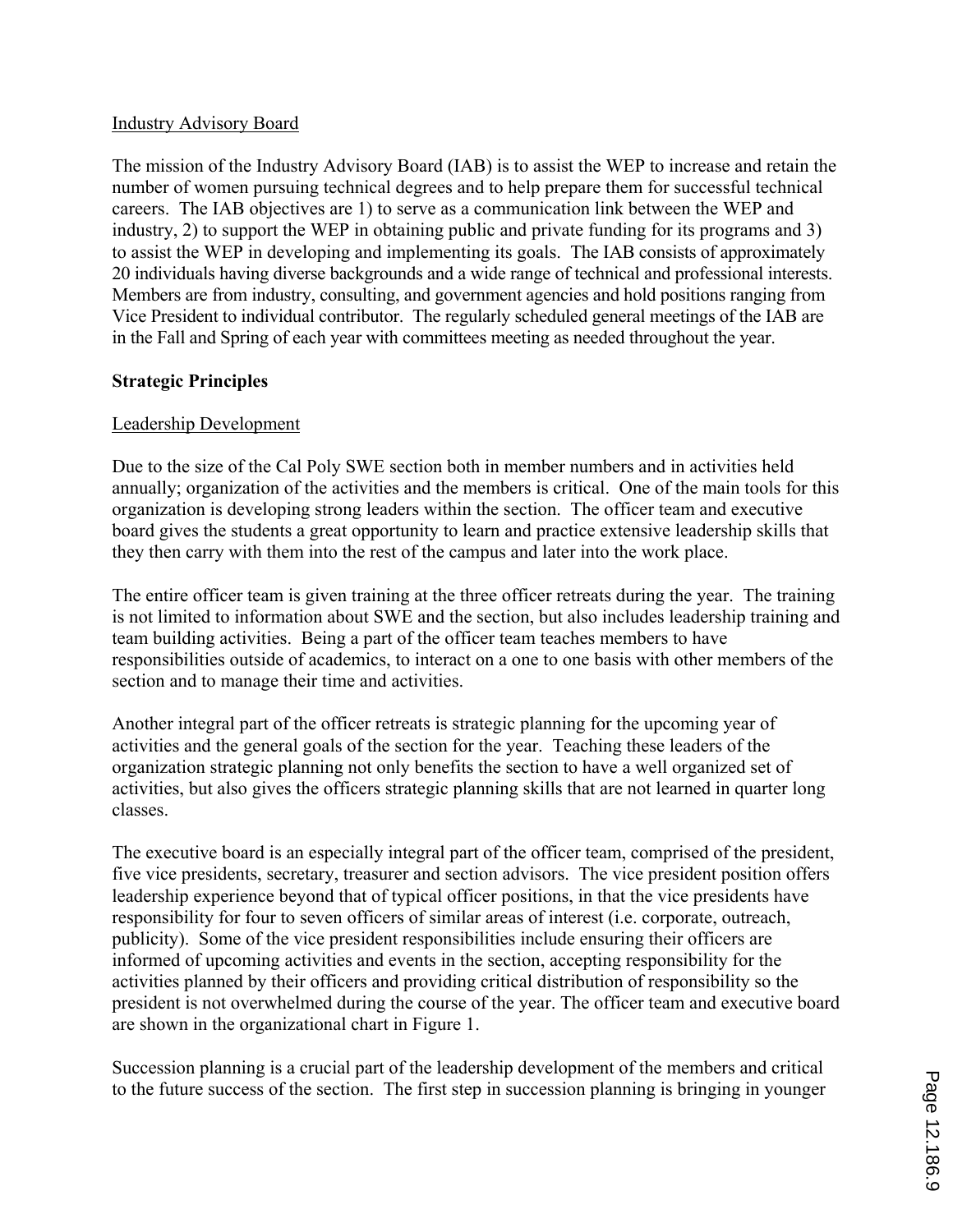members to the SWE leadership. One strategy employed by Cal Poly SWE is to encourage younger members to become leaders in the section by offering less intimidating leadership positions that will easily transition into their life as a student or activities that they are already participating in. This participation is followed with verbal encouragements and recognition of their successful completion of leadership activities with awards such as "officer of the week". The result is development of their confidence to pursue further leadership opportunities both in the section and in their life outside and beyond SWE. Some of the introductory leadership positions utilized by Cal Poly SWE are committee chairs and major chairs; these positions have limited responsibility over the course of the year and still provide the young officers a good exposure to leadership in SWE.

The next step in succession planning is identifying younger SWE members with potential for larger responsibilities and a future in more prominent leadership positions. Identifying early the future leaders and encouraging them to plan their Cal Poly SWE career with certain goals in mind, provides the section with a strong future. One of the vital parts of succession planning is utilizing past section presidents to encourage and inspire younger SWE members to consider expanding their leadership responsibilities within the Cal Poly section, within Regional and National SWE activities, within the university and beyond into their future profession.

Another arena to develop leadership within SWE is the annual National Team Tech competition. Team Tech is a year-long project that provides members with a technical arena outside of classrooms and labs for students to execute leadership and team interaction skills. Team Tech is entirely run by the students, they decide the schedule, deadlines, team assignments, project goals and project design. Advisors tend to provide more technical advice on engineering subjects beyond students experience and expertise, rather than oversight on project development and success. Team Tech is lead by a pair of team co-leads who oversee the project for its entirety, starting with deciding the sponsoring company and product, choosing the team members, overseeing the design process and schedule and finishing by delivering the technical competition presentation at National Conference the following fall. Team Tech members are provided a unique experience that simulates what they can expect as a professional in that there is an industry customer with requirements and expectations, there is a very specific and constrained schedule for the project and there tend to be several obstacles and challenges that exercise the students' problem solving skills.

### Corporate Relations

Strong ties to industry prepare Cal Poly SWE students for success, both in school and in the workplace. SWE students benefit from several opportunities for interaction with industry representatives – developing their familiarity with the working world and increasing the skills needed to be young professionals.

Building and maintaining corporate partnerships takes a significant amount of effort. Over the years, Cal Poly SWE has developed a database of over 500 corporate contacts. Each year, a corporate packet is sent out to all of the industry contacts, outlining Cal Poly SWE's goals and events for the year. This packet helps to garner financial support, keynote speakers, and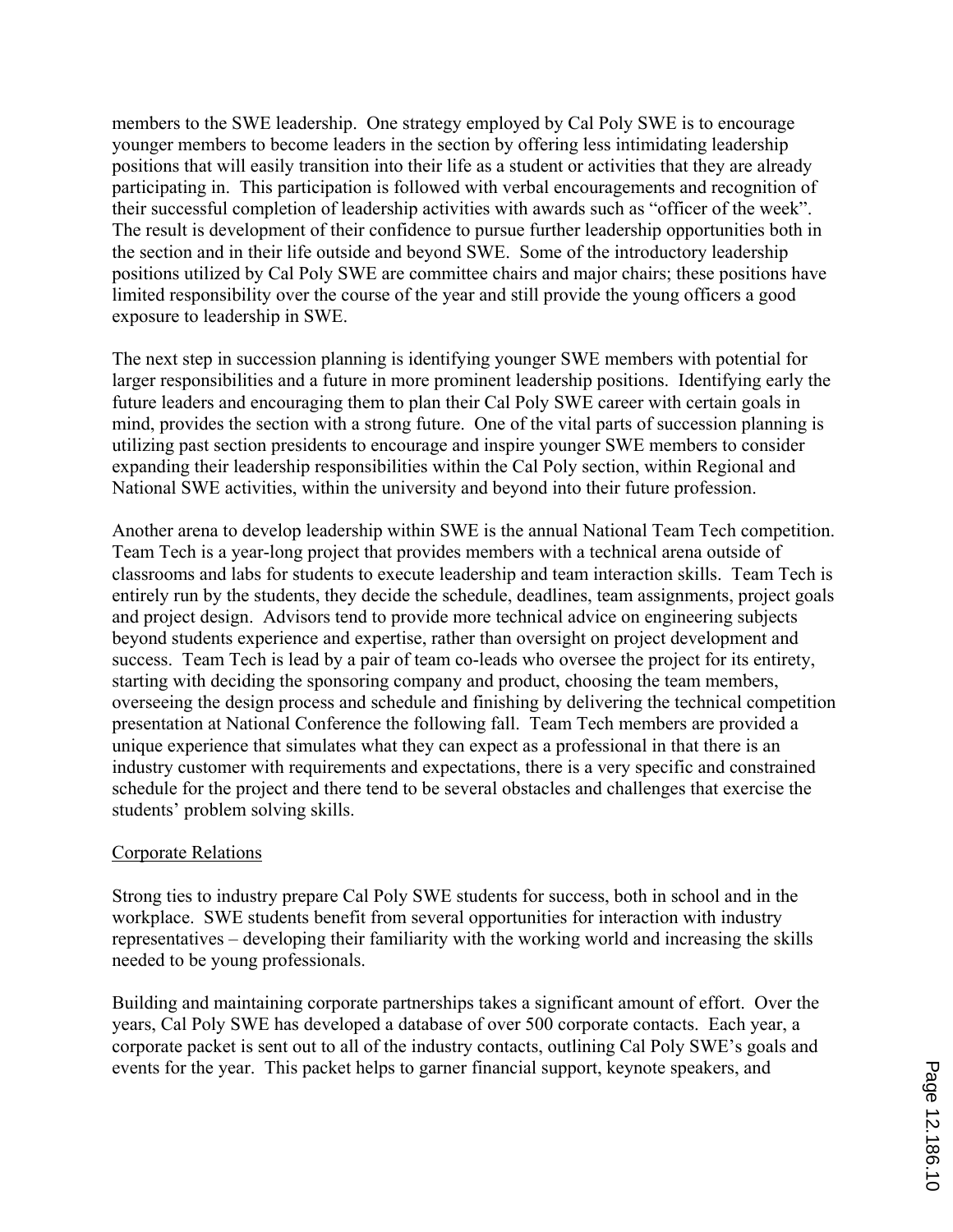participants for events. The Cal Poly SWE Corporate Relations Director has the hefty job of maintaining these ties to industry.

Each bi-weekly SWE membership meeting features an industry speaker. These presentations provide exposure to real-life engineering experience and a point of reality for the students to go beyond the engineering academics learned in the classroom. Topics are diverse in nature, to reach the various disciplines and experience levels of the SWE members. Past general meeting presentations range from resume and interview skills to panel discussions with engineers in the beginning of their careers, to the engineering of ice cream.

SWE also has close interaction with corporate partners through the Industry Advisory Board (IAB). The IAB was developed through a partnership between Cal Poly SWE and the Women's Engineering Program (WEP).

Members of the IAB provide good contacts for providing funding from their companies. Cal Poly SWE's strong ties to corporations garner approximately \$80,000 in corporate sponsorship including over \$40,000 in scholarships every year. The scholarships help recognize outstanding SWE members and aid in connecting these students with companies that may be interested in hiring them. The IAB members also help to seek out projects and corporate advisors for the annual Team Tech competition.

Another benefit to SWE's strong industry ties are the countless job opportunities that become available through SWE industry connections. Many companies recognize the outstanding leadership skills and well-roundness of Cal Poly SWE members, and therefore recruit specifically from SWE's membership via SWE-sponsored corporate info sessions.

The premier event for Cal Poly SWE members to interact with corporate partners is Evening With Industry (EWI). EWI brings together over 300 SWE members and more than 80 company representatives at a formal banquet, which includes a motivational keynote speaker and the presentation of scholarships and awards. This event allows the participants to practice their professionalism and ask candid questions about a company, while in an environment that is less formal than an interview and more personal than a career fair booth. Students will often sit at the same corporate table year after year, developing relationships with the company they want to work for (many times resulting in a job offer or at least a foot in the door for an interview). Other students will sit with a different company each year, gathering information about numerous companies and establishing a strong network for when they are ready to seek employment. Either way, several Cal Poly SWE alumni will testify that EWI was largely responsible for landing them their first job or internship.

#### Alumni Involvement

As members of SWE at Cal Poly, students have the opportunity to lead, influence, effect, and change how engineering is perceived. These leadership opportunities experienced as students lay the groundwork for alumni. The knowledge and insight gained from serving as an officer of SWE, allow members to excel after graduation in work and as SWE professional leaders. Over the last several years, Cal Poly SWE officers have graduated and moved on to serve as SWE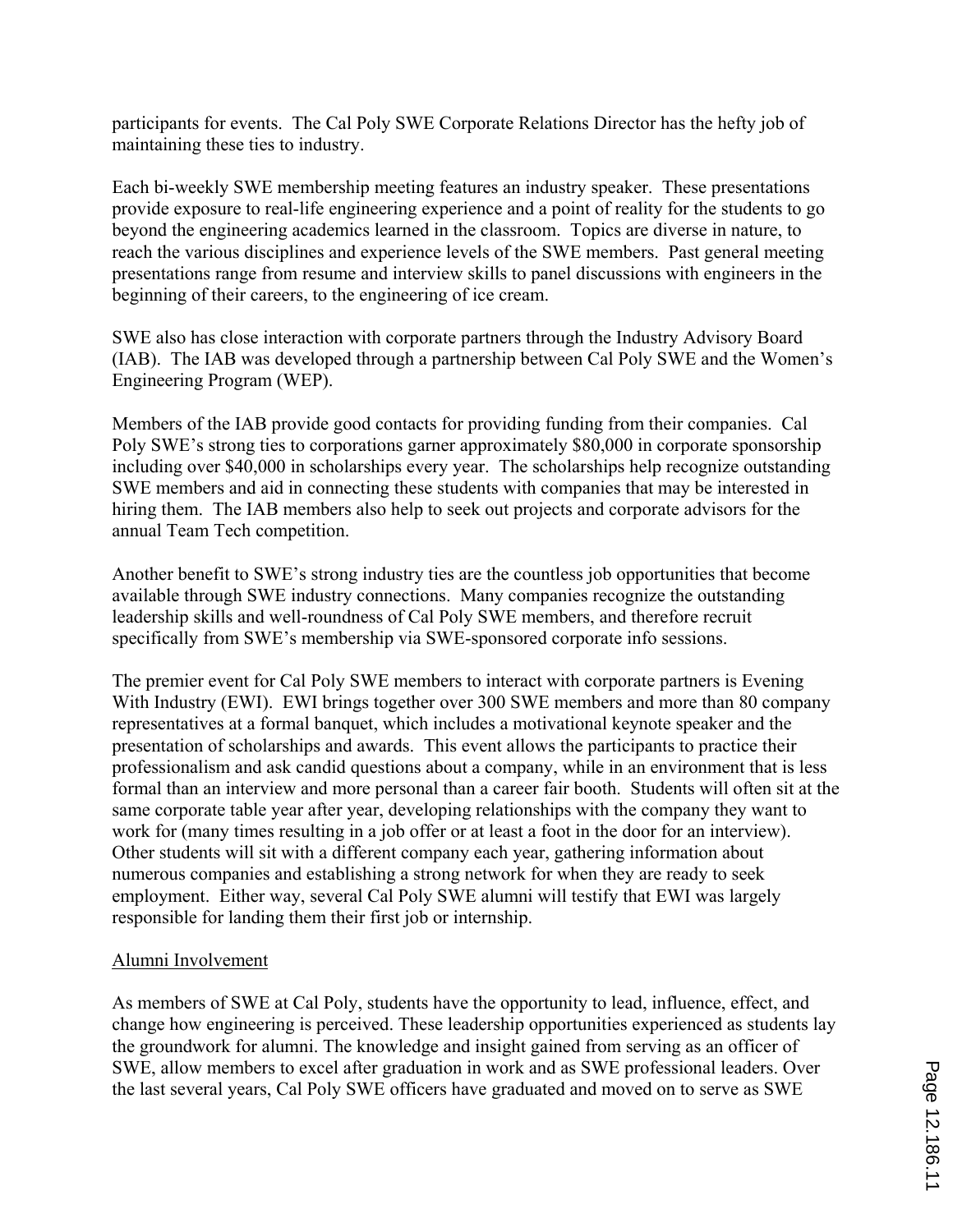National Committee Members, National Committee Chairs, Region Officers, Professional Section Officers. No other collegiate institution has provided such a pipeline of leaders in the last decade to SWE. Other Cal Poly SWE officers have been honored in Time magazine, nominated as emerging leaders in their industry, and promoted to levels of managements beyond expectations. Many of these accomplishments stem from their experience as leaders in SWE.

As students graduate from Cal Poly, they become part of the integral support group that enables Cal Poly SWE to continue flourishing. Even before graduation, Cal Poly SWE instills upon the graduating students the value and importance of remaining involved with SWE as a professional engineer. Cal Poly SWE offers a one of a kind upgrade program to its graduating seniors, by offering a one year complementary Professional Membership to SWE. This allows graduating seniors to experience the support network that SWE provides and remain involved as they make the leap from student to professional.

Upon graduation, SWE members are invited to remain involved with Cal Poly and requested to become members of the Cal Poly SWE alumni database. By becoming a member of the Cal Poly SWE Alumni database, they are offered the opportunity to return as a speaker for member meetings, corporate sponsor for Evening with Industry or Team Tech, guide for Shadow an Engineer, donor for scholarship, or consultant to the executive board. When alumni return to Cal Poly SWE as speakers or sponsors they have a special connection that allows them to relate to the students and give invaluable advice on how to prepare for the real world, how Cal Poly helps you succeed, what you really need to know about engineering, and current industry practices. Alumni not only provide educational lessons, but their presence allows the current students to meet practicing engineers and experience the tangible support they may need to continue with their engineering education.

One of the roles of Cal Poly SWE Alumni is to assist in succession planning for the student section. Since the actively involved SWE Alumni have experience with the expectations and demands upon SWE leaders, they provided guidance and mentorship to those who show promise in continuing the legacy of the Most Outstanding Student Section in the nation. By identifying the future leaders early in their SWE career, they receive the encouragement and guidance needed to prepare for their role as a SWE leader. By establishing this mentorship program, current and future leaders have multiple resources to seek direction and ask for assistance.

Cal Poly SWE Alumni also participate in the Strategic Planning of the student section. As the alumni venture into industry, they gain a different perspective on what SWE can provide, how SWE influences engineering students, and how to positively change the type of engineering programs and services offered by Cal Poly SWE. The Cal Poly SWE alumni meet twice a year to discuss what enhancements can be made to keep up with the varying needs of industry and how to positively affect the engineering experience for students. The dedication of the alumni helps shape and strengthens the quality and impact of what Cal Poly SWE strives to provide to engineering students.

One other important role that Cal Poly Alumni serve is Team Tech evaluators and practice judges. Team Tech is the most prestigious national competition for SWE. Every year, the Cal Poly SWE student section submits a Tech Team project addressing a real engineering problem, a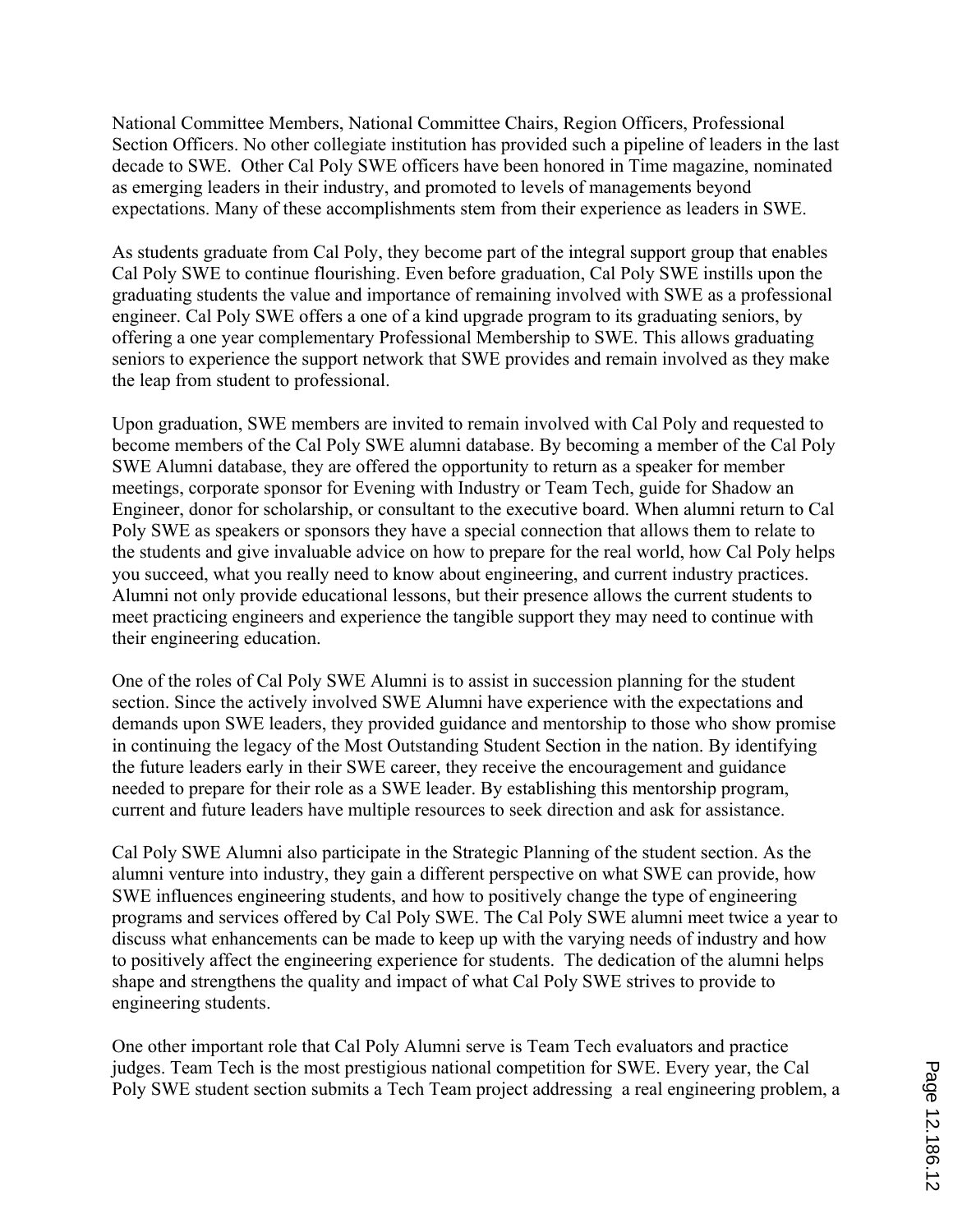scientific problem solving approach, and an imaginative economic solution. The capstone portion of the project is a presentation given to a panel of professional engineers who evaluate the project, the team work, the problem solving process, the solution, and overall presentation. Before the final presentation Cal Poly alumni gather to evaluate the presentation and provide helpful guidance to the presenter. The multiple practice sessions allow for improvements and revisions. By critiquing the presenters and prepping them for the question period, they become more comfortable with the material and themselves. The alumni provide an invaluable opportunity for Team Tech to practice and improve their presentation as well as clarify any topics that may not be explained thoroughly to those unfamiliar with the project. The Cal Poly alumni involvement does not stop merely at the practice presentation, but they attend the final presentation that is used in the final judging of the project. The Cal Poly SWE alumni provide something not demonstrated by other universities, the commitment to help those behind them succeed.

#### Partnerships

A key element to an engineering student's success is the support of their peers, the University faculty and staff, and industry professionals. Involvement with student organizations such as the Society of Women Engineers provides students opportunities for academic achievement, educational outreach, professional recruitment, and recognition for one's achievements. At Cal Poly, there are many student organizations with similar missions – to provide extracurricular opportunities for their members and to help guide them through the collegiate experience. In particular, the minorities in engineering societies have similar missions to recruit and retain minorities in engineering. Due to the similar nature of these student organizations, it is clear that it would be mutually beneficial to work together to achieve the same goals.

Through the years, SWE has strived to work together with the other minority engineering clubs on campus to join forces to provide the most effective methods of outreach, professional networking, and academic resources for the students. SWE now partners with the Society of Hispanic Professional Engineers (SHPE), the American Indian Science and Engineering Society (AISES), and the Society of Black Engineers and Scientists (SBES) to not only reach out to a larger community, but to allow our members to interact with other minority engineering students. This partnership extends beyond outreach events to include corporate networking, academic resources, and scholarship opportunities. We work together to provide a more expansive outreach network by providing more volunteers and a wider range of influence. We collaborate on professional events so that the opportunity to network with industry professional is extended to a wider range of students. Not only does this benefit the student members by providing them with more options, the corporate representatives appreciate the effort because their visits to campus reach a larger group of students.

The Dean of the College of Engineering is extremely supportive of the partnership that we established, and with his support, the four minority engineering societies at Cal Poly are piloting a student joint membership option – where members can join SWE and another minority engineering professional organization at a reduced rate.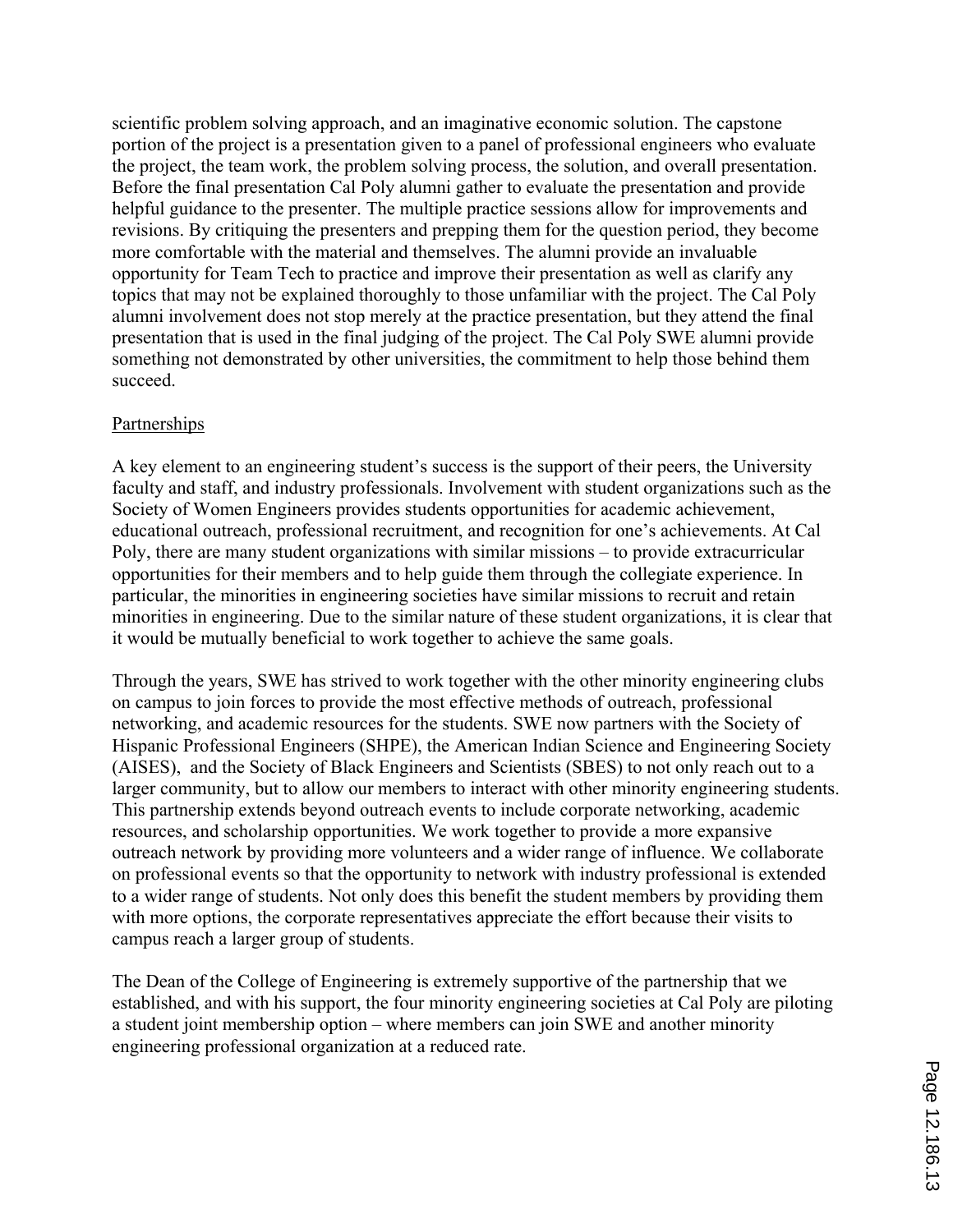In addition to partnering with other minority engineering clubs, Cal Poly SWE puts a great deal of energy into reaching out to all engineering students on campus. In order to remain up-to-date on current events and activities, and to ensure that the College is aware of SWE's efforts, we have established representative positions on the Engineering Student Council as well as representatives in charge of communication with each engineering department. These representative positions are not only critical to intra-campus communication; they strengthen SWE's ties within the College.

Engineering is an outstanding career for women, but many young girls are not exposed to engineering as a viable career choice. One of SWE's main priorities is to encourage young women to consider engineering as a potential career. We put a great deal of effort into our outreach events, and utilize the partnerships that we have developed with local schools and the community to reach out to children. We advertise our events at local schools by providing information to teachers who then pass it on to the students and their parents. We even visit classrooms to demonstrate to the youngsters that engineering can be exciting! Without the strong connections that we have made within the community and with the teachers, our outreach programs would simply not reach as many students.

### **Evidence of SWE's Positive Impact on Success of Females in Engineering**

Previous research has demonstrated institutional impact on retention<sup>5</sup>. Institutional impact surpassed most other well-known and observable factors in encouraging or discouraging female students<sup>5</sup>. These factors include GPA, preparatory high school courses, confidence, interest in engineering, teacher quality, expected wage and many more. Cal Poly's SWE section is a large, successful student section and may be the most representative institutional culture to female engineers.

One of the most visible measures of the extent of Cal Poly SWE's cultural dominance is the unusually high participation of Cal Poly students in SWE activities. For the last five years, Cal Poly SWE has been the largest and most active SWE section in the nation resulting in numerous awards. Cal Poly SWE membership is consistently over 400 members, while female undergraduate enrollment in the College of Engineering is around 645 students. For the last five consecutive years, Cal Poly SWE has won the #1 Large Outstanding Collegiate Section in the Nation award, something never demonstrated by another school in SWE's history. Cal Poly SWE has also placed in the top two for Team Tech six out of the last seven years. The myriad of other awards received by Cal Poly SWE include four awards for Best Large Student Membership Program, Best Collegiate Membership Recruitment Campaign, two awards for Student Membership Upgrade Program, Best Collegiate Section Website, two awards for Career Guidance Student A/V, and three awards for Multicultural.

As predicted by the presence of a positive institutional impact, Cal Poly's retention figures compare favorably to national averages with recent statistics showing Cal Poly exceeding the national average retention rate for female engineering students by over  $30\%$ .<sup>5,6</sup>

In 2006, a pilot national engineering alumni retention study was conducted by Harris Interactive for the Society of Women Engineers.<sup>7</sup> The purpose of this study was to address the dearth of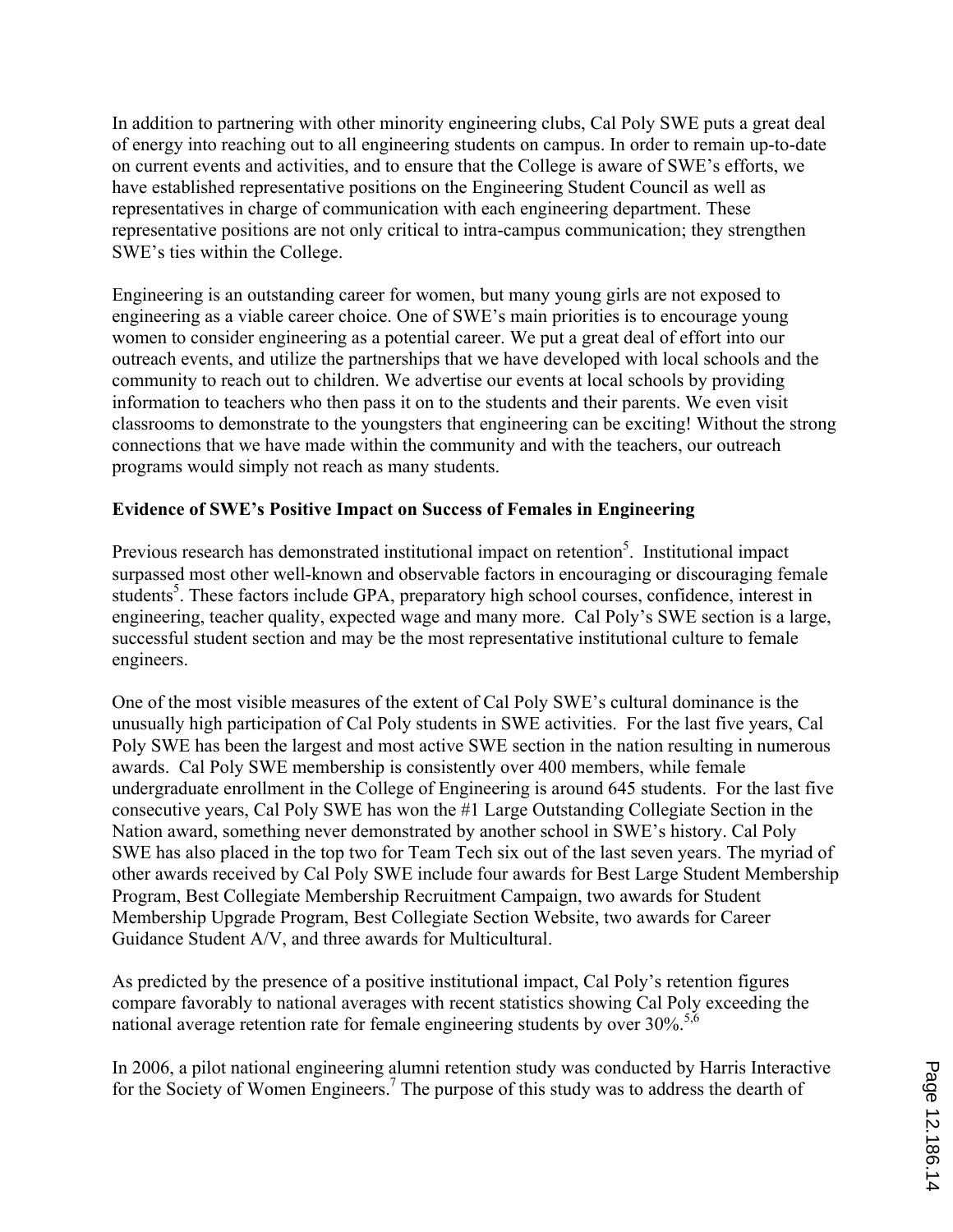information available to the corporate community regarding issues related to retention of female engineers. Cal Poly was one of the 21 schools that participated in this study contacting 4000 randomly selected College of Engineering alumni from the set of alumni who graduated between 1985 and 2003 with an undergraduate or graduate degree. Alumni were equally divided by gender (i.e. 2000 female and 2000 male).

The methodology utilized in this study involved weighting completed surveys to American Society for Engineering Education (ASEE) 1998 to 2004 data. "Responses were weighted to be proportionate to the number of engineering undergraduate and graduate degrees awarded."<sup>7</sup> For Cal Poly this yielded 102 female and 70 male completed surveys. The resulting data for most of the questions was presented in categories of: Total sample, Total male, Total female, Total for school, School's male and School's female.

Overall, the survey respondents were approximately equally divided by graduation year; age ranges distribution for Cal Poly approximately mirrored the overall age range distribution. Although many of the responses to questions in this on-line survey were similar at Cal Poly compared to the total population, there are several notable differences.

The first area of observed differences in responses for Cal Poly females relate to education. When asked to rate their satisfaction with their engineering education, 64% of Cal Poly females respondents were very satisfied versus 57% of Cal Poly males, 53% of Total females and 54% of Total males.

The other Cal Poly female population differences concern employment and current circumstances. The first difference was in the percentage of respondents who were "ever employed in engineering or a comparable field". While 91% of Cal Poly females answered yes to this question, only 70% of total females answered yes with the male percentages being 60% and 69% for the Cal Poly and total populations respectively. Another notable dissimilarity was in annual base salaries. Although 29% of Cal Poly females earn at the high end of the salary range, \$100,000 or more, only 18% of Total females, 28% of Cal Poly males and 32% of Total males are in this category. The last difference relates specifically to SWE. Respondents were asked to identify which technical or professional societies they belonged to. Over twice the percentage of Cal Poly females were SWE members as the total female population (22% versus 10%).

As a follow up to this survey, some alumnae of Cal Poly SWE were asked to evaluate their experiences in SWE. Their responses included the following:

"SWE inspired me to be adventurous with my career… to take risks and challenge myself. SWE provided me with an outstanding forum for ideas exchange and allowed me to associate with other women who are facing the same challenges as me. I am still in contact with women whom I met through SWE who serve as mentors and provide advice and guidance as I start my engineering career."

"As 2005-06 Cal Poly SWE President, I was responsible for managing the officer team as well as serving as the liaison between Cal Poly SWE and the College of Engineering. I gained valuable experience in management, delegation, and budgeting. Without SWE, I would not have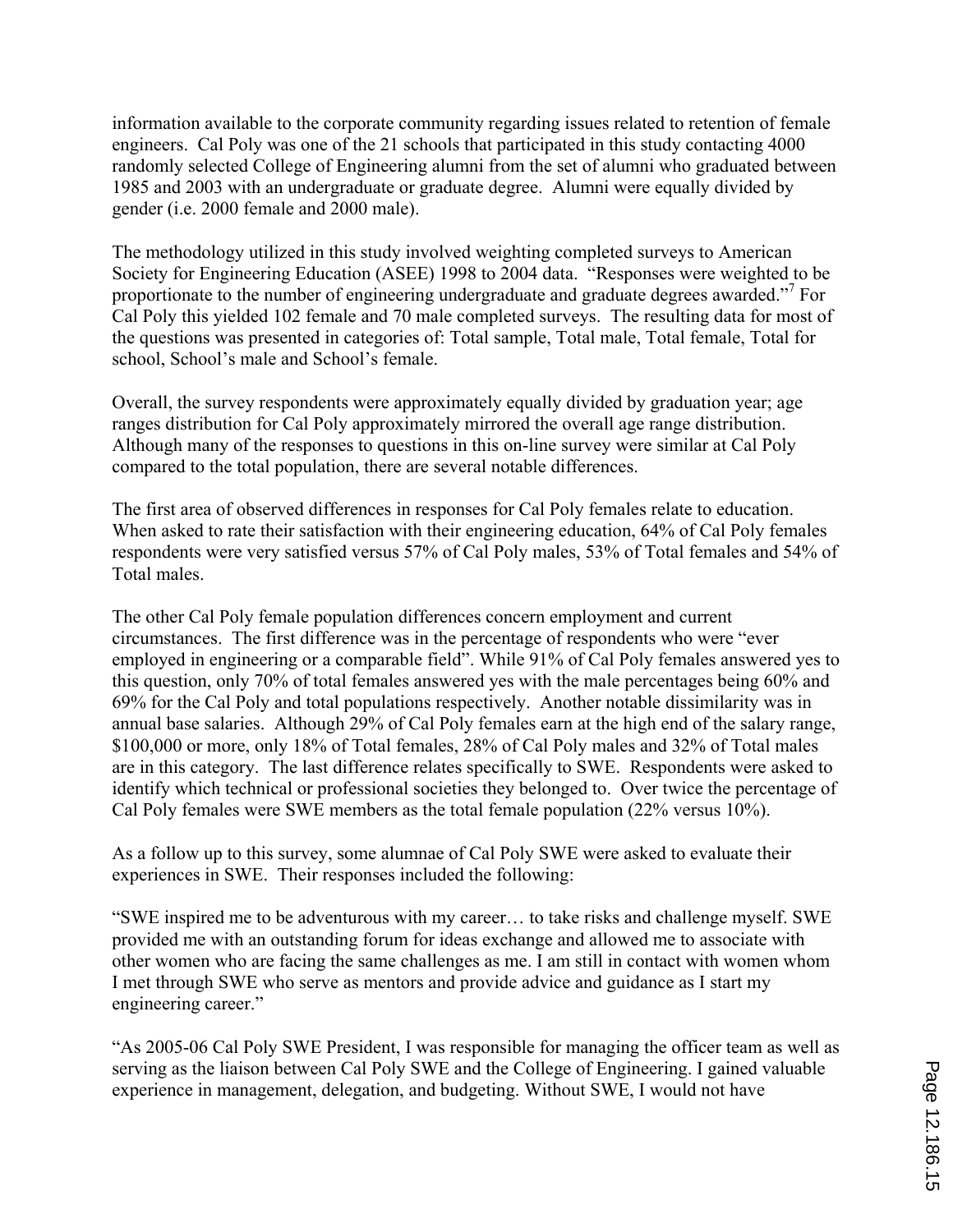developed these skills through my coursework. If my skills in project management are more developed than my peers at my company, I attribute it directly to the skills I obtained through my SWE presidency. My involvement with SWE truly rounded out my college education!"

"I can credit SWE with my success in my collegiate and professional career. Without SWE, I would have never completed my engineering degree much less my Masters in Engineering. Early in my collegiate career, SWE was my main motivation for remaining in engineering. After my first quarter in college I questioned whether, I had made the right choice by choosing engineering as a major. For me, SWE started out being my support group where I was able to meet other female students facing the same challenges."

"As I grew, SWE's role in my career did as well. SWE encouraged me to get involved beyond my course work, to take a leadership role in the society and to help others facing the same challenges I did when I first started out. I went on to serve as the President of the SWE Section in college and was given an extraordinary opportunity not many people ever have the chance to experience. As the President, I managed forty officers and over four hundred members, served as the voice for female engineers to the College of Engineering, developed managerial and time management skills, improved my public speaking skills, and became a well rounded individual. My experiences in SWE gave me a distinct advantage over my classmates and co-workers that I credit to my years of involvement with SWE.

SWE was and will continue to be an integral part of my life and my development."

"I never questioned whether I should or should not participate in Cal Poly SWE. In fact, I was signed up as a member before I ever set foot on campus my freshman year. I couldn't understand why anyone would not want to be a part of such a supportive organization that provided networking opportunities, potential for great leadership growth, and a social network of women who could really relate to the challenges in the engineering curriculum and culture. SWE proved to be all of these things for me. I took the opportunity to be a leader in SWE, moving up through the leadership ladder and becoming SWE President by my junior year at Cal Poly. There are very few college students who can say they successfully led a 500+ member organization, and this experience made me stand out in the crowd when it came time to look for an engineering job. Now, as a Systems Engineer for NASA's Jet Propulsion Laboratory, I attribute my success to the training and experiences I had in SWE. My public speaking skills and ability to make engineering exciting to the next generation of explorers (developed through SWE outreach events) have made my design team a permanent stop on the JPL tour. The leadership skills gained through SWE transitioned directly into my career, enabling me to be recognized and promoted at work. I now manage a group of 13 systems engineers, the majority being far more "educated" and experienced than me."

### **Conclusion**

The result of the organizational model implemented at Cal Poly, reliance on students to promote the recruitment and retention of females to engineering, has been a positive effect on female success in engineering both during and after college. The empowerment of students in this managerial configuration has made Cal Poly SWE the largest professional club on campus and